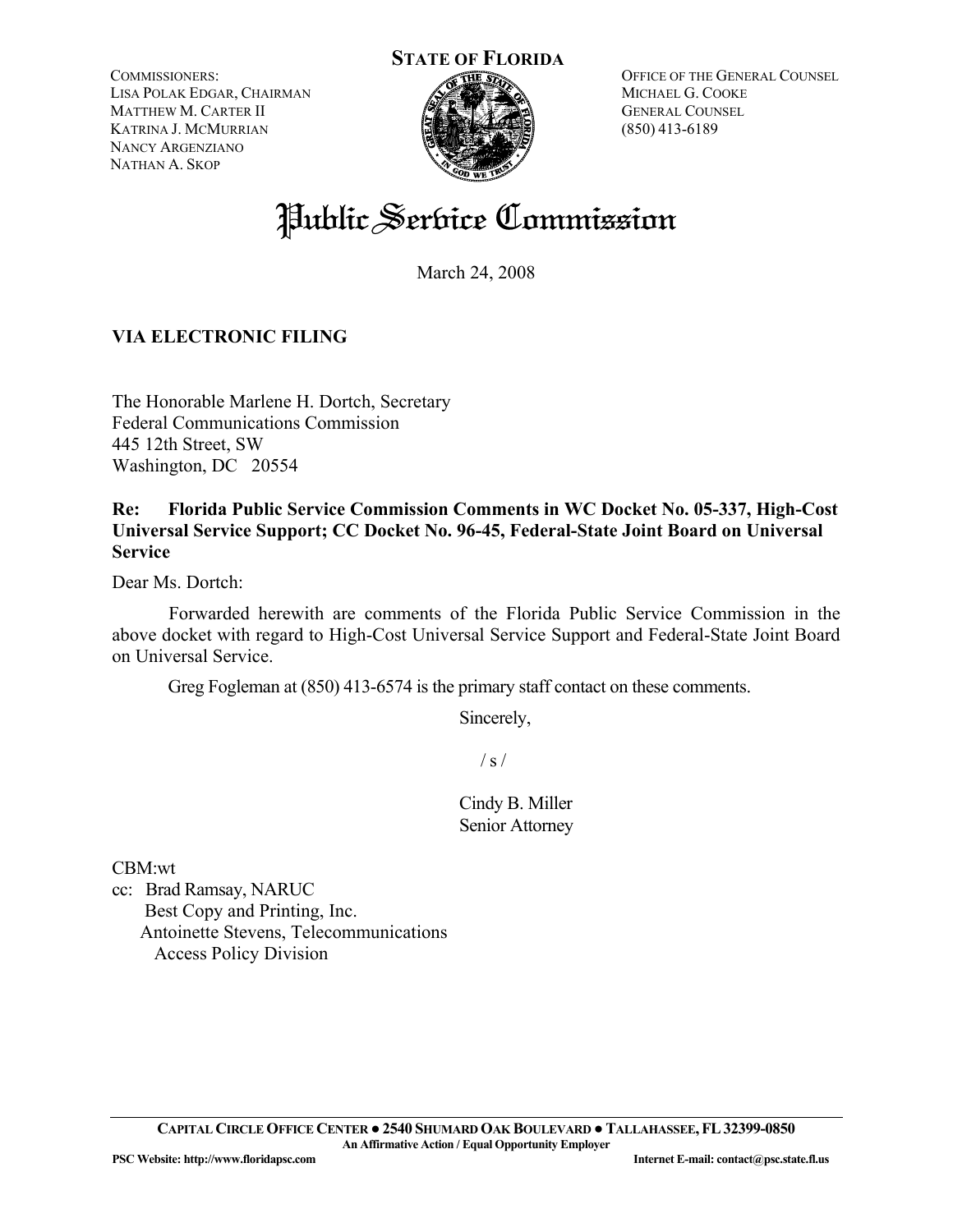#### **Before the Federal Communications Commission Washington, D.C. 20554**

| In the Matter of                               |                      |
|------------------------------------------------|----------------------|
|                                                |                      |
| High-Cost Universal Service Support            | WC Docket No. 05-337 |
|                                                |                      |
| Federal-State Joint Board on Universal Service | CC Docket No. 96-45  |
|                                                |                      |

## **COMMENTS OF THE FLORIDA PUBLIC SERVICE COMMISSION**

CHAIRMAN MATTHEW M. CARTER II

COMMISSIONER LISA POLAK EDGAR

COMMISSIONER KATRINA J. MCMURRIAN

COMMISSIONER NANCY ARGENZIANO

COMMISSIONER NATHAN A. SKOP

March 24, 2008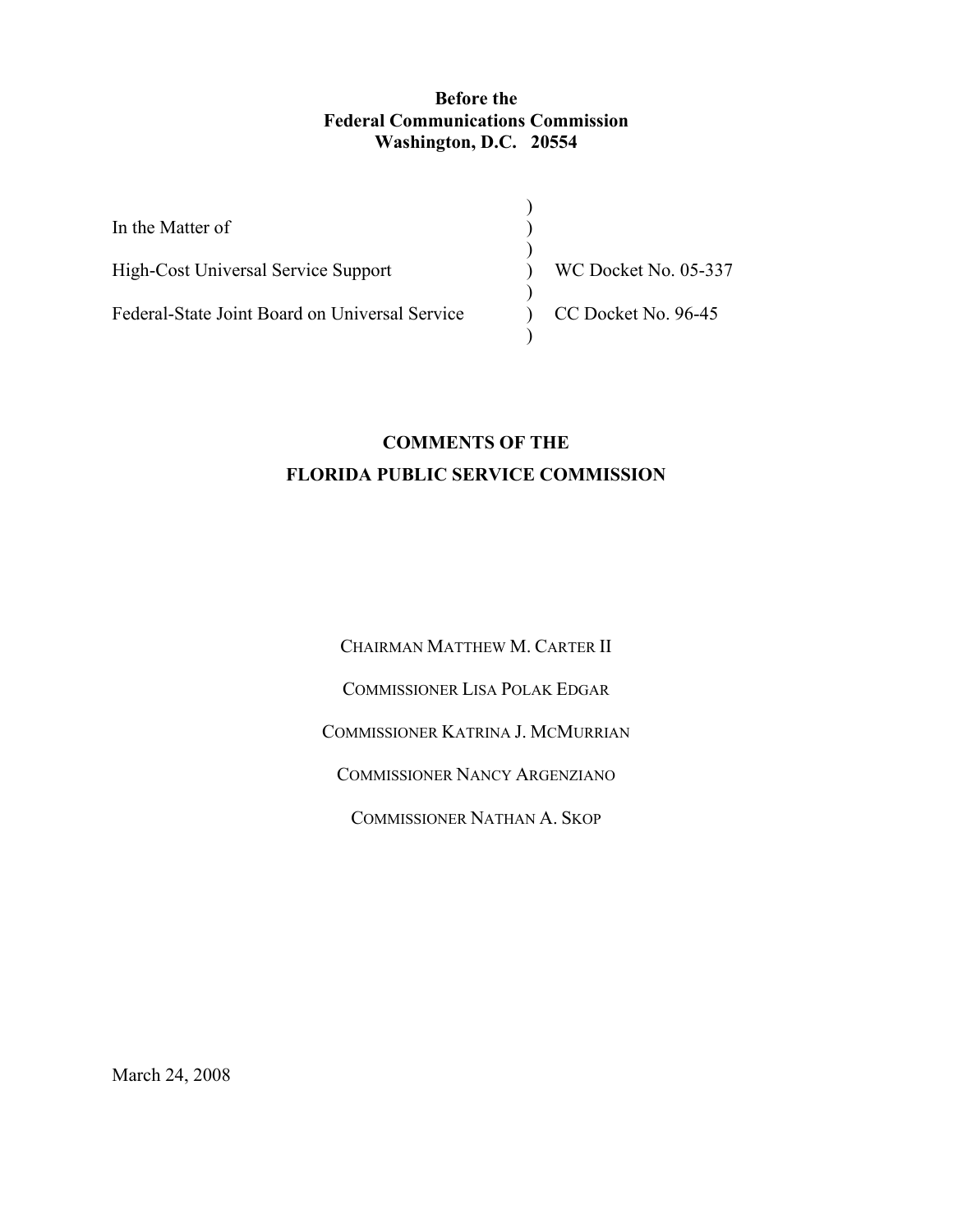## **Table of Contents**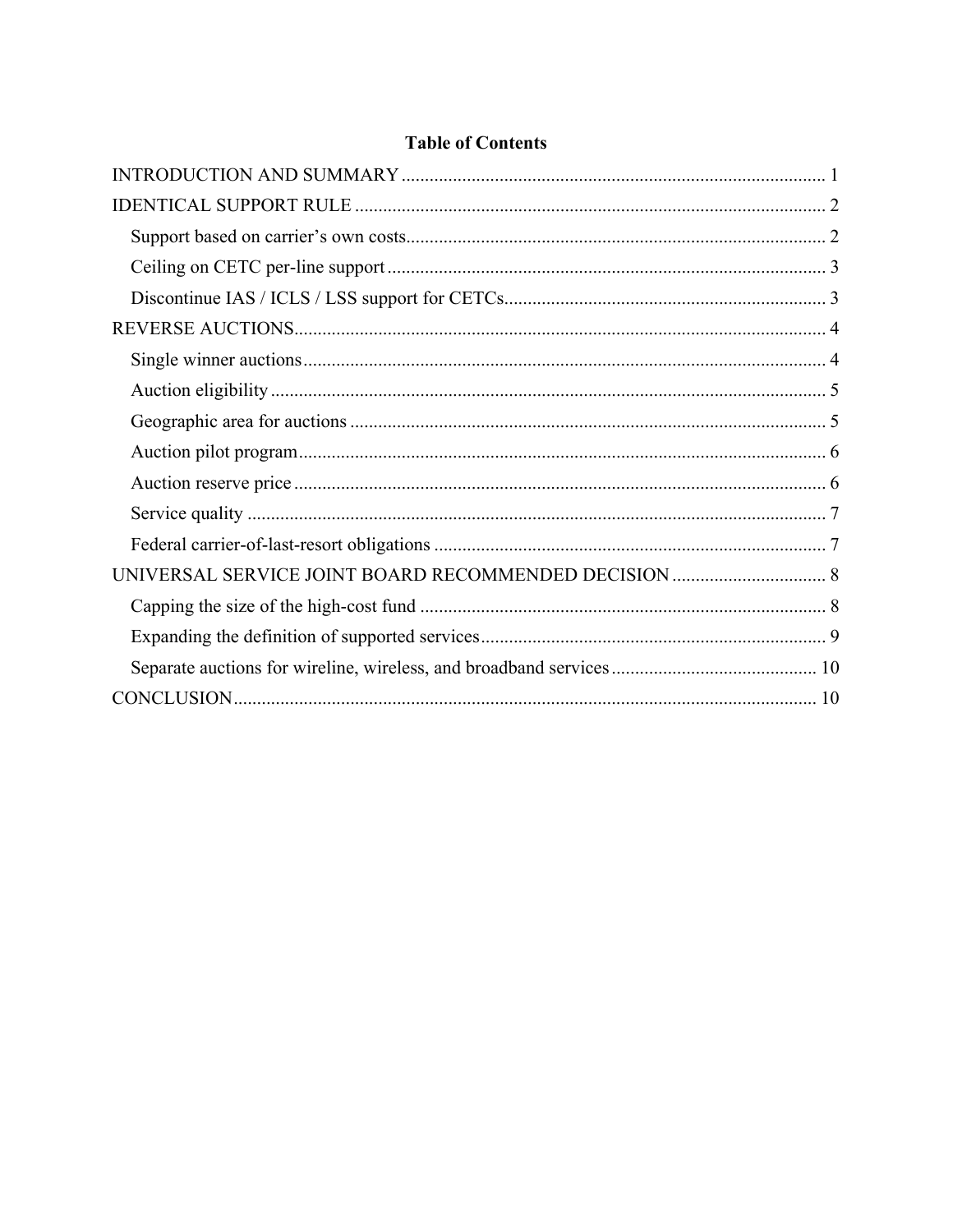## **INTRODUCTION AND SUMMARY**

 The Florida Public Service Commission (FPSC) submits these comments in response to the three Notices of Proposed Rulemaking (NPRMs) released on January 29, 2008, relating to the reform of universal service high-cost support. The first NPRM addresses the Federal Communications Commission's (FCC's) identical support rule (FCC 08-4). This rule allows competitive eligible telecommunications carriers (CETCs) to receive support based on the costs of the incumbent carrier. The second NPRM addresses the use of reverse auctions to award high-cost support (FCC 08-5). The final NPRM seeks comment on the Federal-State Universal Service Joint Board's (Joint Board's) November 2007 Recommended Decision (FCC 08-22).

 The FPSC supports the FCC's tentative conclusion to eliminate its own identical support rules that currently allow competitive carriers to receive support based on the incumbent's costs. The competitive neutrality objective adopted by the FCC should be interpreted such that all ETCs should have the opportunity to compete for support, not that all ETCs should receive the same amount of support. The growth in the number of CETCs, and the support they receive, has strained the universal service program. Current high-cost distribution methods have failed to balance the needs of those receiving support with those that ultimately have to pay for such support. The escalation of the fund's size threatens the affordability for all consumers.

 The FPSC also supports the FCC's tentative conclusions that CETCs should no longer be able to receive Interstate Access Support (IAS) and Interstate Common Line Support (ICLS). Regarding Local Switching Support (LSS) for CETCs, the FPSC recommends that CETCs should no longer be eligible to receive LSS. The costs these programs address do not relate to the costs faced by CETCs.

 If the FCC moves to implement a reverse auction process to distribute high-cost support, the FPSC supports a single auction winner design over a "winner gets more" design. Providing support to one carrier based on the bid of another carrier, is at odds with the FCC's tentative conclusion to eliminate the identical support rule and would cost more than an auction designed with only a single winner.

 The FPSC notes that state laws regarding carrier-of-last-resort (COLR) may require an incumbent local exchange telecommunications company to furnish basic local exchange service,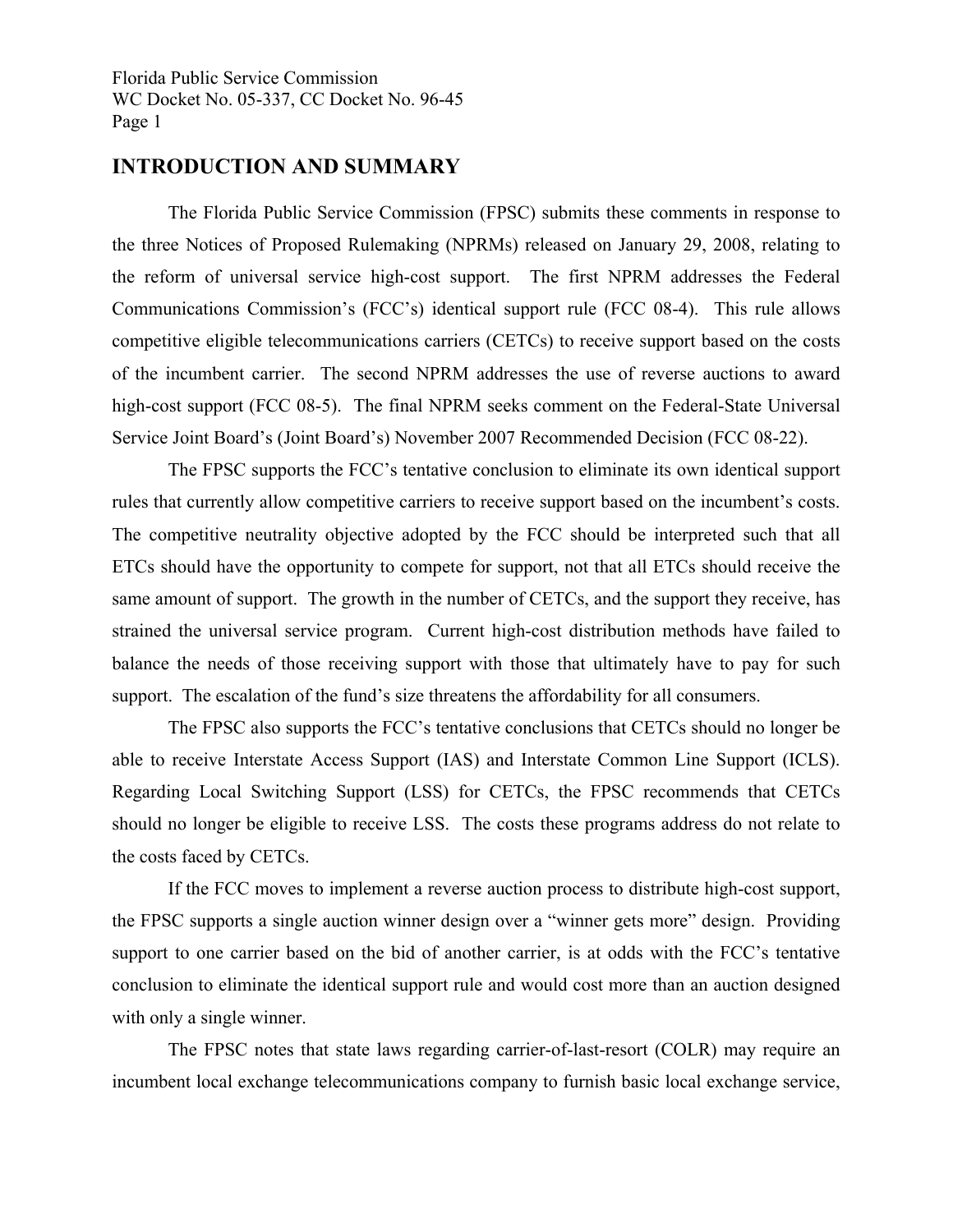irrespective of support available to it, should the FCC decide to distribute high-cost support though a reverse auction process. To the extent that the incumbent carrier does not win the auction, the FPSC believes that it would be appropriate to provide federal transitional support to the incumbent in order to minimize the risk of rate shock.

 The FPSC believes the high-cost fund should be capped, preferably at the \$4.5 billion level recommend by the Joint Board. We urge the FCC to act quickly on this measure. The recent Recommended Decision of the Joint Board also seeks to expand the definition of supported services to include both mobility and broadband. In prior comments before the FCC, the FPSC has expressly opposed expanding the definition of supported services to include broadband. Nevertheless, the FPSC's opposition to expanding the definition of supported services could be tempered with the adoption of an overall fund cap in conjunction with the other reforms noted in our comments.

 We are encouraged at the recent progress to reform the high-cost program. The FPSC is supportive of many of the proposed reforms that seek to distribute support more efficiently and rationally. However, further examination and reform of the high-cost program is warranted. The FPSC is concerned that universal service fund growth may ultimately affect the affordability of telecommunications services to consumers.

## **IDENTICAL SUPPORT RULE**

 $\overline{a}$ 

## *Support based on carrier's own costs*

 The FPSC agrees with and supports the FCC's tentative conclusion that it should eliminate the current identical support rule, which provides CETCs with the same per-line highcost support that incumbent local exchange carriers receive. This position has been urged by the FPSC in prior comments, as well as by the Joint Board.

The FCC determined, in the First Report and Order, $<sup>1</sup>$  that it was appropriate to calculate</sup> per-line portable universal service support for competitive ETCs based on the support that the ILEC would receive for the same line (the identical support rule). The rule arose from the

<sup>&</sup>lt;sup>1</sup> Report and Order, FCC 97-157, Released May 8, 1997, Appendix I - Final rules, § 54.307(a).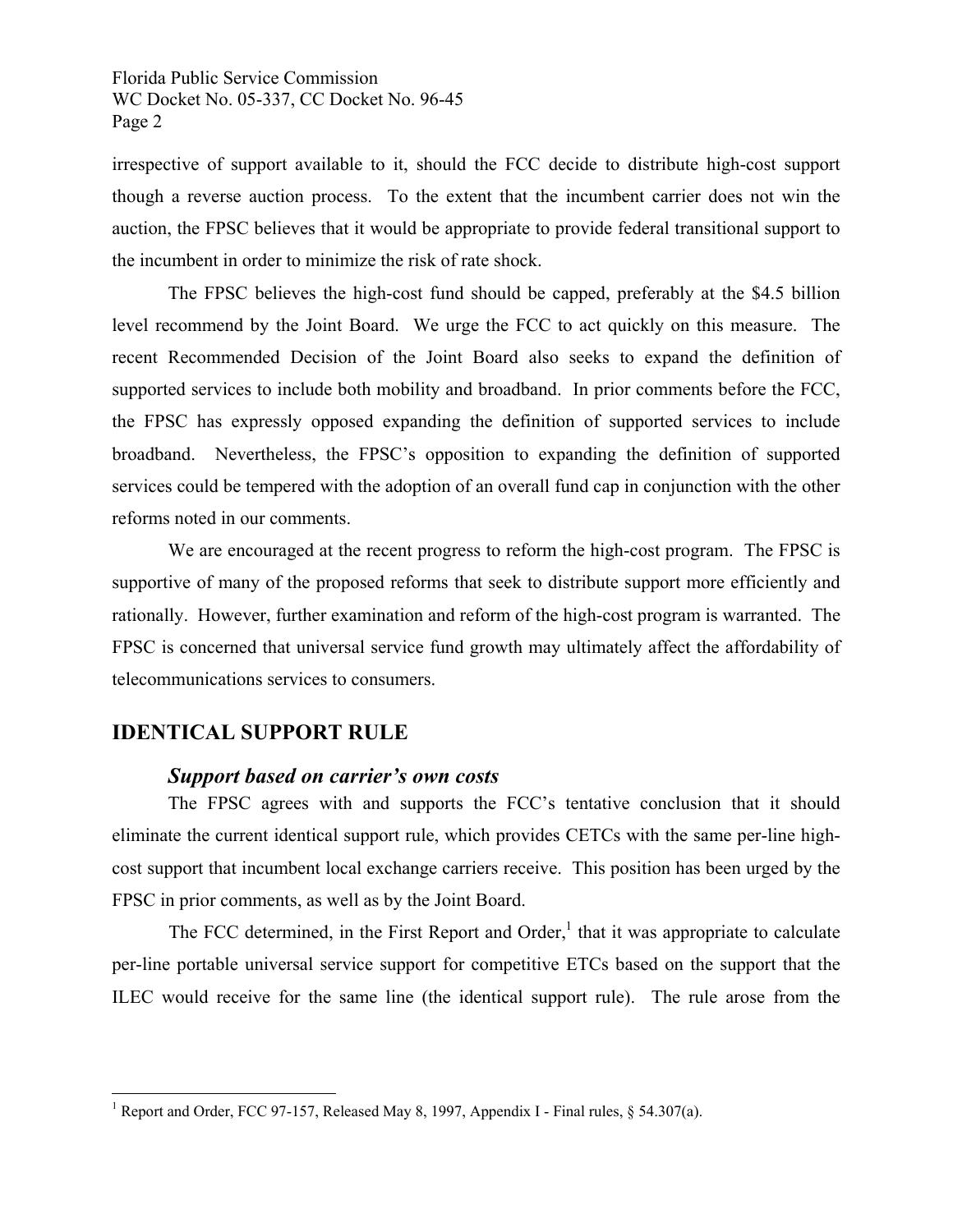competitive neutrality criterion that the Joint Board recommended the FCC adopt as an additional principle relating to universal service.<sup>2</sup>

 The FPSC agrees with the Joint Board and the FCC's tentative conclusion that the identical support rule should be abandoned. It could be argued that the identical support rule is not competitively neutral. That is, to the extent that one carrier's cost is significantly different, basing the support on the higher cost carrier's network results in a revenue windfall for the second carrier. Thus, one carrier is advantaged, while the other is disadvantaged.

 Furthermore, competitive neutrality should be looked at in conjunction with the other principles found in Section 254(b) of the Communications Act of 1934 as amended by the Telecommunications Act of 1996, especially the principle of "specific, predictable, and sufficient" support. $3$  The Joint Board has repeatedly found that "sufficient" also means "no more than sufficient."<sup>4</sup> Competitive neutrality should not be interpreted as requiring that all carriers receive the same amount of support, but rather that all eligible carriers have an equal opportunity to compete for support.

## *Ceiling on CETC per-line support*

 Competitive neutrality can and should be implemented by providing an opportunity for all carriers, regardless of technology, to receive support based on their own costs. As we have stated in prior comments, however, such support should be capped at the ILEC's per-line cost.<sup>5</sup> Capping support would allow CETCs to receive reasonable per-line support. This would provide support in recognition of more efficient, least-cost, technologies.

## *Discontinue IAS / ICLS / LSS support for CETCs*

 The FPSC supports the FCC's tentative conclusion that competitive ETCs should no longer receive Interstate Access Support (IAS) and Interstate Common Line Support (ICLS). Both IAS and ICLS were created by the FCC in order to maintain its cap on subscriber line charge (SLC) rates that incumbent LECs may charge end users, while eliminating the implicit

 $\overline{a}$ 

 $^{2}$  Id., ¶¶ 46-51.

 $3$  47 U.S.C. § 254(b)

<sup>&</sup>lt;sup>4</sup> Recommended Decision, FCC 98J-7, Released November 25, 1998. [3; Recommended Decision, FCC 02J-2, Released October 16, 2002. ¶¶14, 16.

<sup>&</sup>lt;sup>5</sup> Ex Parte Comments of the FPSC in CC Docket No. 96-45. Filed on November 20, 2006, at p.10; Reply Comments of the FPSC in CC Docket No. 96-45. Filed on June 21, 2007, at p. 11.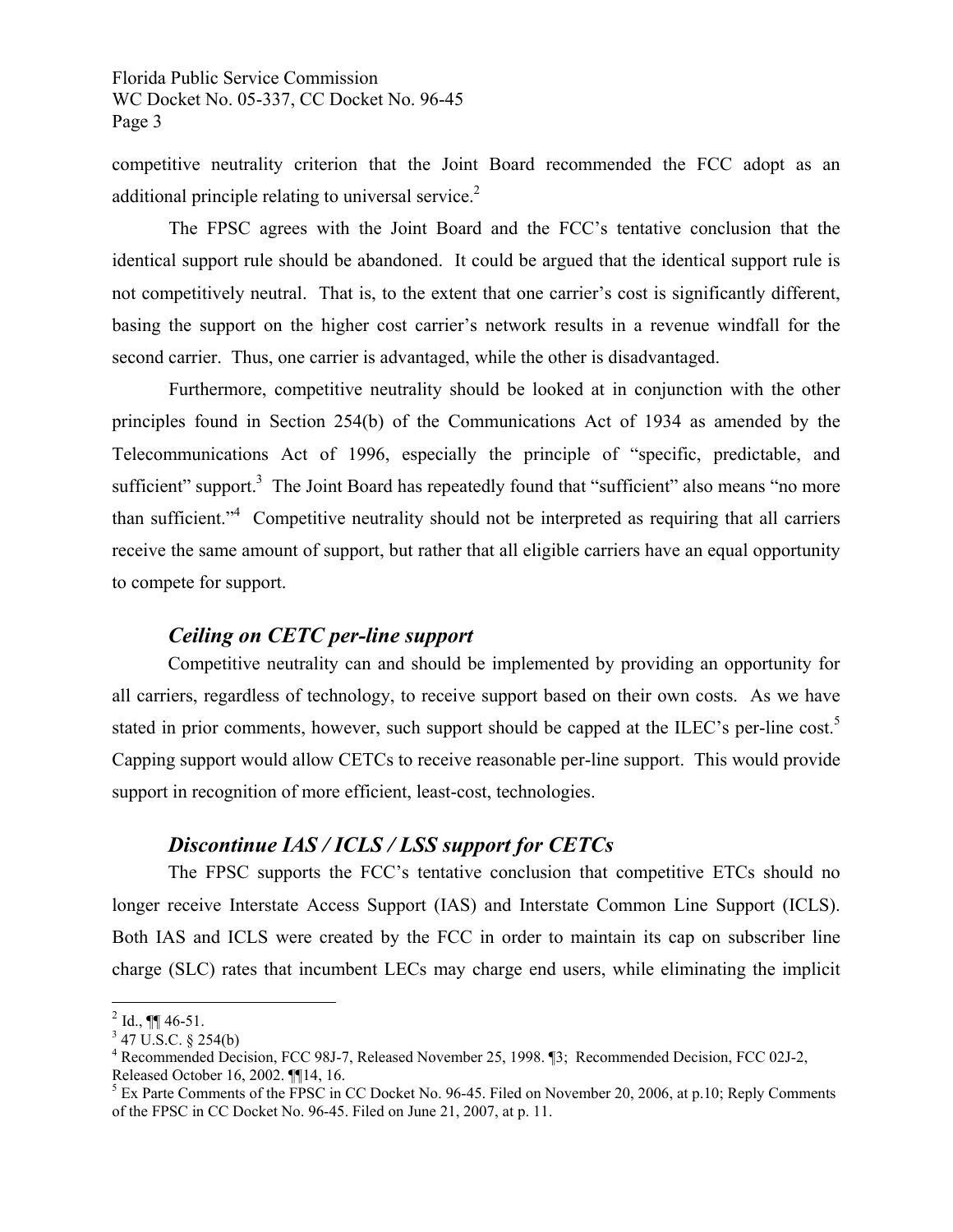support found in access charges that previously preserved the lower SLC rates. Generally, CETCs' rates are not regulated and they are not subject to SLC caps. Thus, CETCs are able to recover their costs from their end users and have no need to recover additional interstate revenues from access charges or from universal service. Furthermore, the FCC concluded that wireless carriers (which make up the majority of CETCs) have no right to impose access charges.<sup>6</sup> The FPSC agrees with the tentative conclusion of the FCC that CETCs should no longer be eligible to receive these forms of support.

 The FCC also requested comment on whether CETCs should continue to be able to receive Local Switching Support (LSS). The FCC created LSS in the First Report and Order by converting the Dial Equipment Minutes weighting subsidy into explicit support from the universal service fund. Thus, LSS includes assumptions regarding switching costs that are not likely to be accurate for CETCs. The FPSC agrees with barring CETCs from receiving this support.

#### **REVERSE AUCTIONS**

 $\overline{a}$ 

#### *Single winner auctions*

 The FCC seeks comment on whether universal service support auctions should award high-cost support to a single winner (the Verizon proposal) or to multiple winners (the CTIA proposal). The "winner-gets-more" proposal by CTIA would structure a reverse auction in such a way that both wireline and wireless ETCs would compete in the same auction. Under this proposal, the winning bidder would receive the level of support it bid, and other auction participants would receive some lesser level of support. The FPSC opposes CTIA's proposal because it would perpetuate the existing problem of providing support to multiple carriers at the expense of consumers. The idea of a single winner, as proposed by Verizon, is preferable because the winner would receive a lump sum of support that would result in a smaller fund. Providing support to one carrier based on the bid of another carrier, is at odds with the FCC's tentative conclusion to eliminate the identical support rule. Further, both the Joint Board and the FPSC have previously recommended that support should only be for primary lines. A "lump

<sup>&</sup>lt;sup>6</sup> Declaratory Ruling, Petition of Sprint PCS and AT&T Corp. for Declaratory Ruling Regarding CMRS Access Charges, WT Docket No. 01-316, Released: July 3, 2002, at ¶¶ 1, 8-9.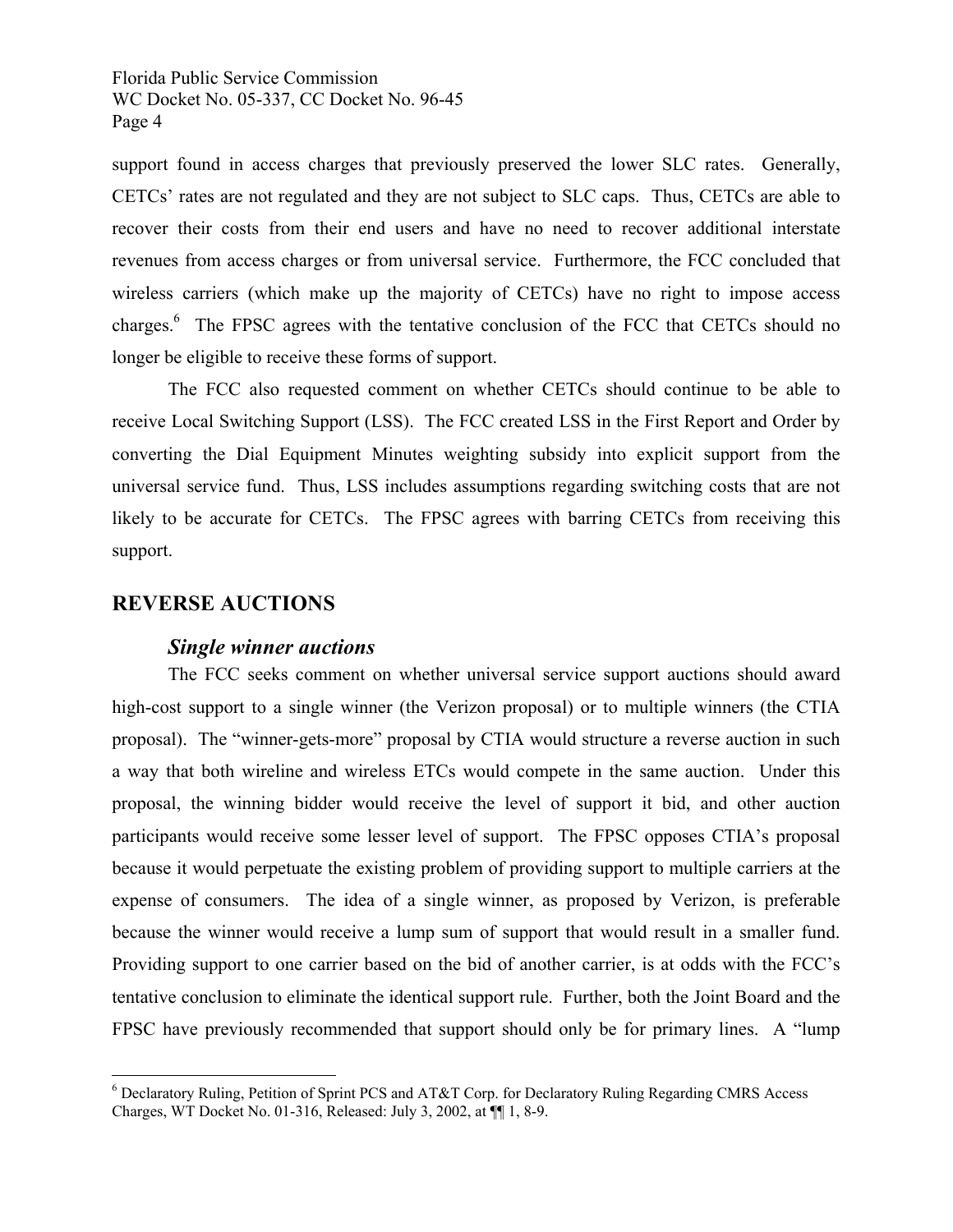sum" support amount would have the added benefit of avoiding the need to identify primary lines. By virtue of a carrier submitting a bid, the carrier has stated that the amount bid would be sufficient, thus addressing one of the requirements of the Act.

## *Auction eligibility*

 The FCC requests comments on eligibility requirements for bidders participating in reverse auctions. Section 254(e) of the Act states, in relevant part, that "only an eligible telecommunications carrier designated under section 214(e) shall be eligible to receive specific Federal universal service support." The FCC tentatively concluded that a bidder must hold ETC designation covering the relevant geographic area prior to participating in an auction to determine high-cost support for that geographic area. The FPSC supports this conclusion. If the FCC moves forward with implementation of the Joint Board's recommendation to create separate mobility and broadband funds, separate designations for these new programs may be necessary prior to implementing an auction process. It may be desirable to establish recommended guidelines, similar to what the FCC has done for the current ETC designation process.

## *Geographic area for auctions*

 Within the NPRM, the FCC seeks comments on how an auction should be designed to appropriately target support to areas in need of funding. We note that ILEC study areas do not necessarily conform to those of their competitors. As noted by the FCC, in defining an area to be auctioned, one party (either competitor or incumbent) could receive an undue competitive advantage by specifying the area to be auctioned in such a way that it matches only one provider's service territory. Conducting an auction over too large an area could erect barriers to participation in the auction. This would tend to undermine the process, since a generally accepted criterion of a successful auction is maximizing the number of available bidders. The most appropriate or practical level at which to conduct an auction is the wire center level. CETCs are currently required to identify the wire centers in which they have sought and received ETC designation. While in principle it may be desirable to develop a non-ILEC based geographic level to auction, the FPSC does not believe that use of wire centers would unduly bias the reverse auction process.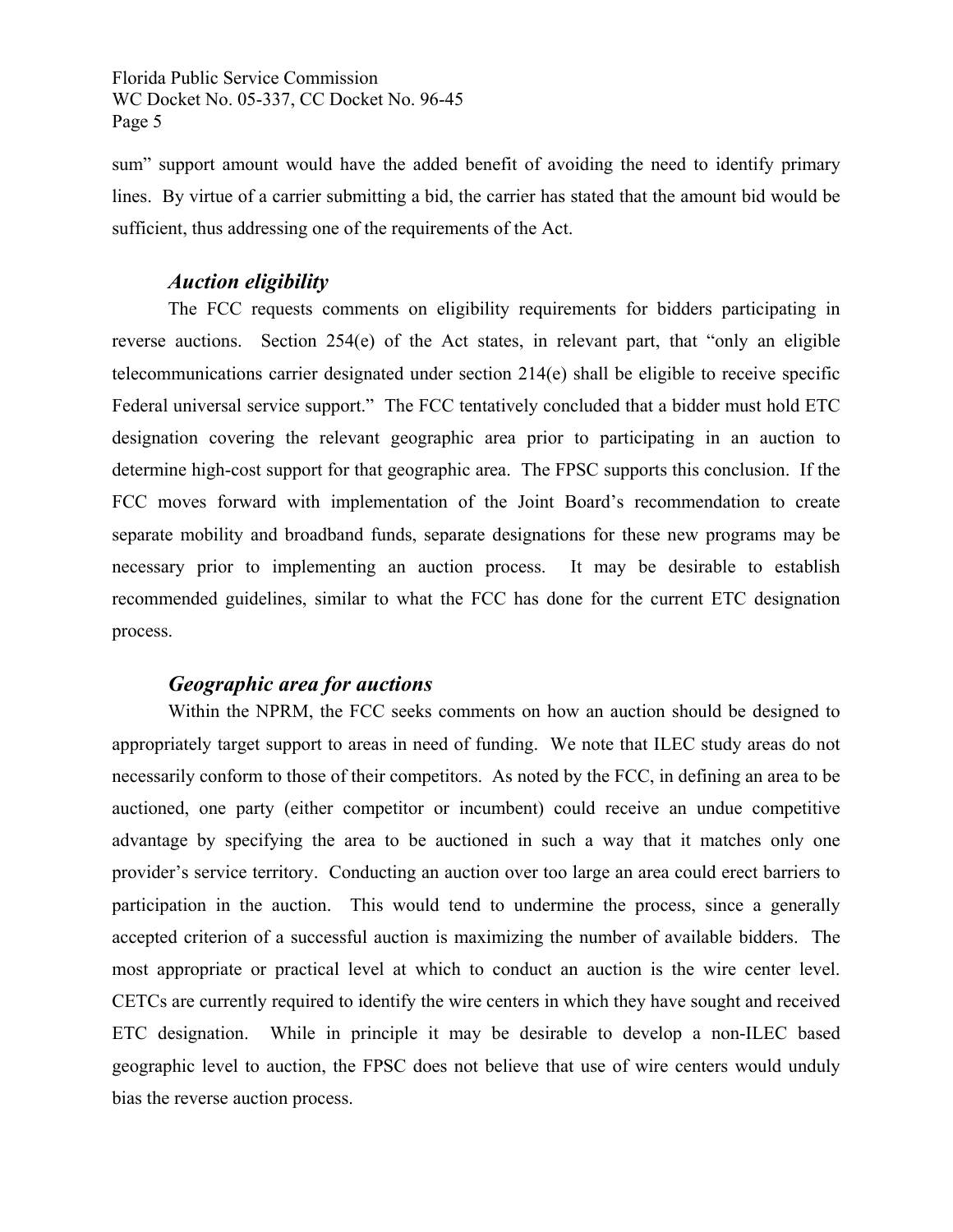## *Auction pilot program*

 In prior comments, the FPSC has acknowledged that conducting a reverse auction nationwide on a wire center basis would be exceedingly difficult. In Florida, AT&T alone has approximately 200 wire centers, serving approximately half of the state's 10 million access lines. The FPSC suggests that the areas where auctions are to be conducted should initially be limited. The FPSC proposes that the FCC limit the initial rounds of auctions to those wire centers which receive the most high-cost support and in which there are already more than three ETCs designated. These wire centers should have the conditions needed to conduct a successful auction. Moreover, such a pilot program would afford the FCC the opportunity to subsequently refine its auction processes as it learns from successive auctions.

#### *Auction reserve price*

 The FCC seeks comment on establishing a reserve price should it conclude to move forward to implement reverse auctions. A reserve price would be the maximum subsidy level that participants in the auction would be allowed to place as an opening bid. As the auction progressed, ETCs would reduce their bids in order to win the auction and receive the associated support. The FPSC supports the establishment of a reserve price based at the level of support currently available to carriers. The appropriate reserve price should not exceed the amount of support available to ETCs.

 The FPSC acknowledges that the ability to apply current support amounts as the reserve prices at the wire center level varies by the type of study area under consideration. For non-rural study areas, support is already calculated at the wire center level; thus, the FPSC suggests that this would be an appropriate reserve price. However, for rural study areas support is not calculated at the wire center level. The FCC has proposed two alternatives to establish a reserve price. The first option would set reserve prices by allocating a study area's embedded cost to wire centers using the FCC's Synthesis Model. The second option would estimate wire center costs based on observable factors such as customer density. Given that there has been significantly more review and analysis of the FCC's high-cost Synthesis Model, the FPSC supports use of this model to allocate embedded costs at this time.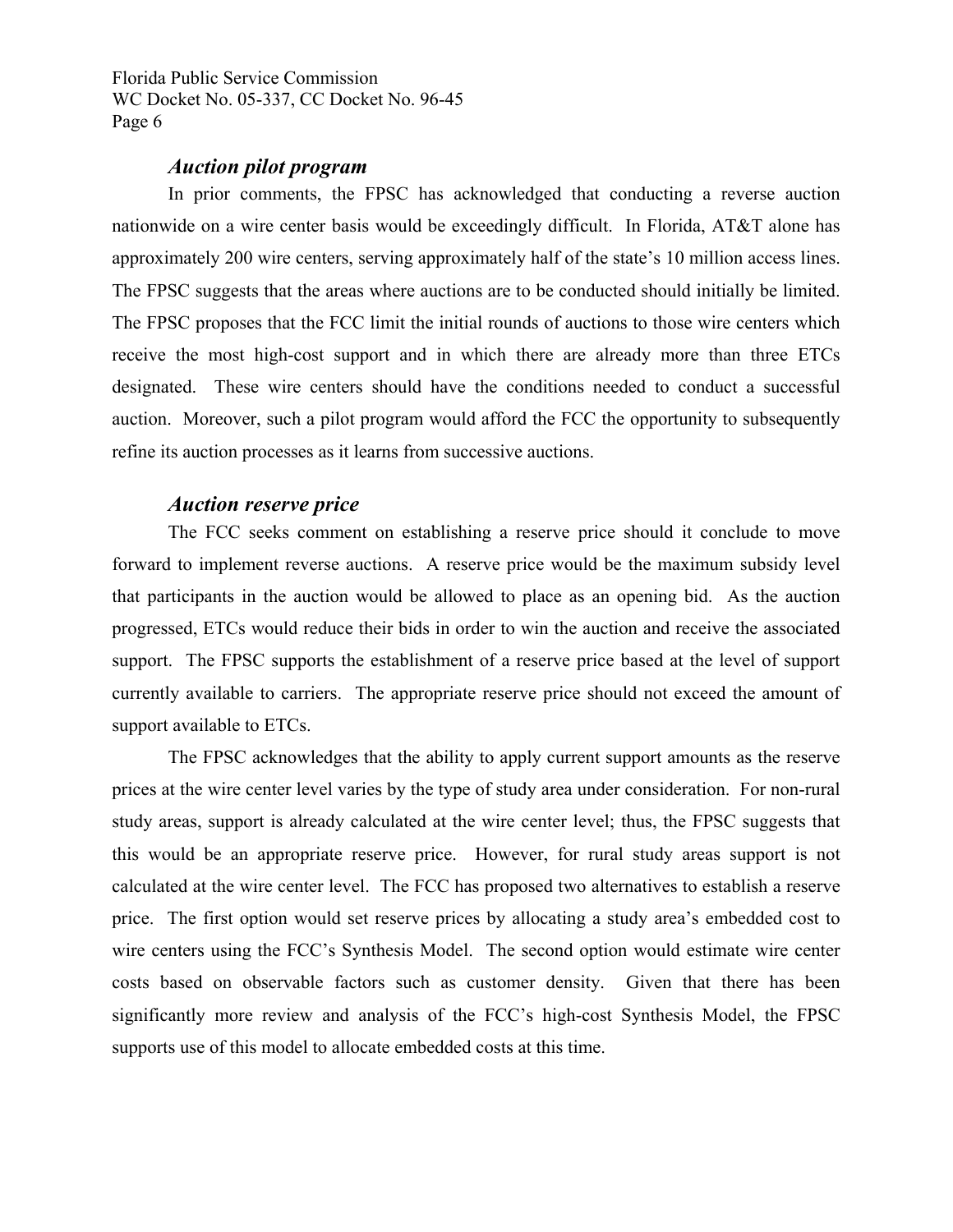## *Service quality*

 The FPSC is concerned that a competitive bidding program could adversely affect service quality. Our level of concern depends on how the FCC seeks to move forward. If the FCC allows both wireless and wireline carriers to compete for support within an area without adequate precautions, consumers could experience reduced service quality. This is due in large part because CETCs generally rely on use of the network of the incumbent wireline provider. For example, the incumbent's wireline network supports services offered through resale, terminates calls that originate on a wireless network and terminate on the wireline network, connects cell towers, and transports wireless long distance traffic. Clearly, the ILEC network is an essential element to most competitive providers. Therefore, if exclusive support is awarded to a carrier other than the incumbent, the FCC and the state would have to carefully ensure that the winning carrier is able to meet its service quality obligations. Should the funded ETC be unable to sustain service quality standards, the FCC or the state should either revoke the carrier's designation as the funded ETC and hold a new auction, or impose significant penalties and prescribe remedial actions required of the bid winner.

#### *Federal carrier-of-last-resort obligations*

 The FCC asked for comments on the extent to which it should define the universal service obligations of the winners of the auctions. Historically, only incumbent LECs received universal service support and had the obligation to serve customers subject to rates and terms specified by state regulatory authorities (e.g., "carrier-of-last-resort" (COLR) obligations). The FCC seeks comment on how to ensure the universal availability of services under a reverse auction mechanism. Specifically, how should the COLR obligations be defined, and on whom should they be imposed?

 One possibility noted by the FCC would be for an ILEC to retain both the COLR obligation and the full right to the subsidy over its entire study or service area unless lower bids were submitted by rival bidders in each of the geographic units up for auction within its overall service area. The FCC envisions that if lower bids were submitted by rival bidders in all of the geographic units up for auction, the winning bidders would inherit the COLR obligations.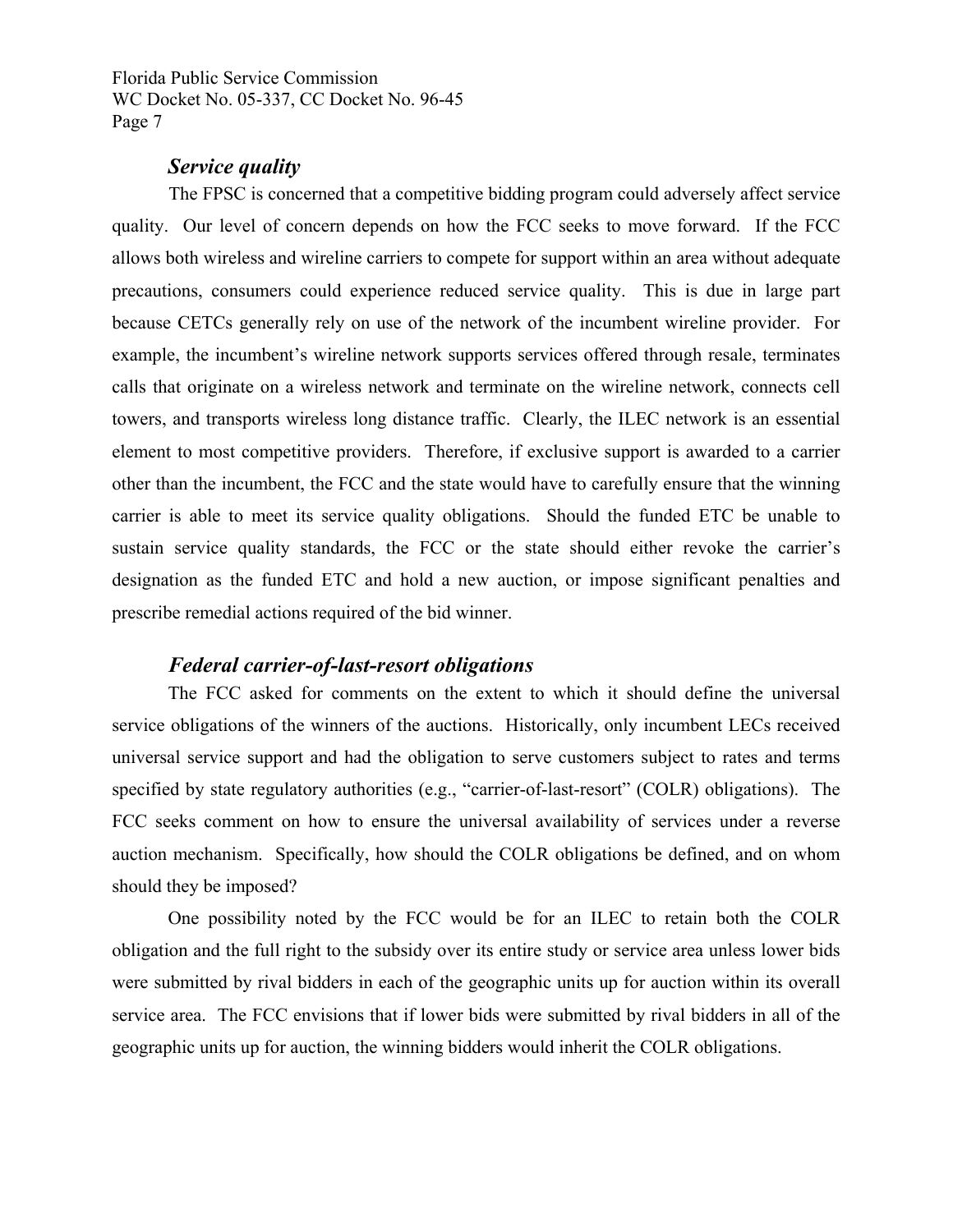The FPSC notes that this scenario is problematic in states, such as Florida, that have COLR requirements that are statutorily imposed. Florida law currently requires each incumbent local exchange telecommunications company to furnish basic local exchange service to any person requesting service within the ILEC's service territory. Thus, it could be possible that an FCC auction results in the selection of a provider other than the ILEC, while the state COLR requirements nevertheless force the ILEC to continue to provide service without the benefit of any federal support. To alleviate this concern, the FCC should select the auction winner in consultation with the state commission to ensure consideration of state-specific factors, including COLR obligations and service quality requirements existing under state law. We stress the need to carefully weigh COLR obligations regardless of the particular reverse auction proposal that may be adopted.

 To the extent that the incumbent carrier does not win the auction, the FPSC believes that it would be appropriate to provide federal transitional support to the incumbent in order to minimize the risk of rate shock. The FCC has provided such transitional support in the past. The FPSC believes that a similar transition would be needed for the incumbent carrier should it lose in a competitive bidding mechanism.

## **UNIVERSAL SERVICE JOINT BOARD RECOMMENDED DECISION**

## *Capping the size of the high-cost fund*

 The essence of the Joint Board recommendation is to cap the existing high-cost support amount and retarget that support for three distinctive purposes: 1) continued support of the wireline telecommunication network, 2) provision of wireless telecommunications services, and 3) broadband infrastructure deployment. The high-cost fund should be capped at the funding level proposed by the Joint Board. Capping the fund will allow time for additional reform designed to address such issues as waste, redundancy, and affordability. The continued escalation of the size of the fund threatens the affordability that the program was intended to safeguard. As the Tenth Circuit recognized, "excessive subsidization may affect the affordability of telecommunications services, thus violating the principle in  $\S 254(b)(1)$ .<sup>77</sup> The FPSC urges

 $\overline{a}$ 

<sup>7</sup> *Qwest Communications International v. FCC*, 398 F.3d 1222, 1234 (2005).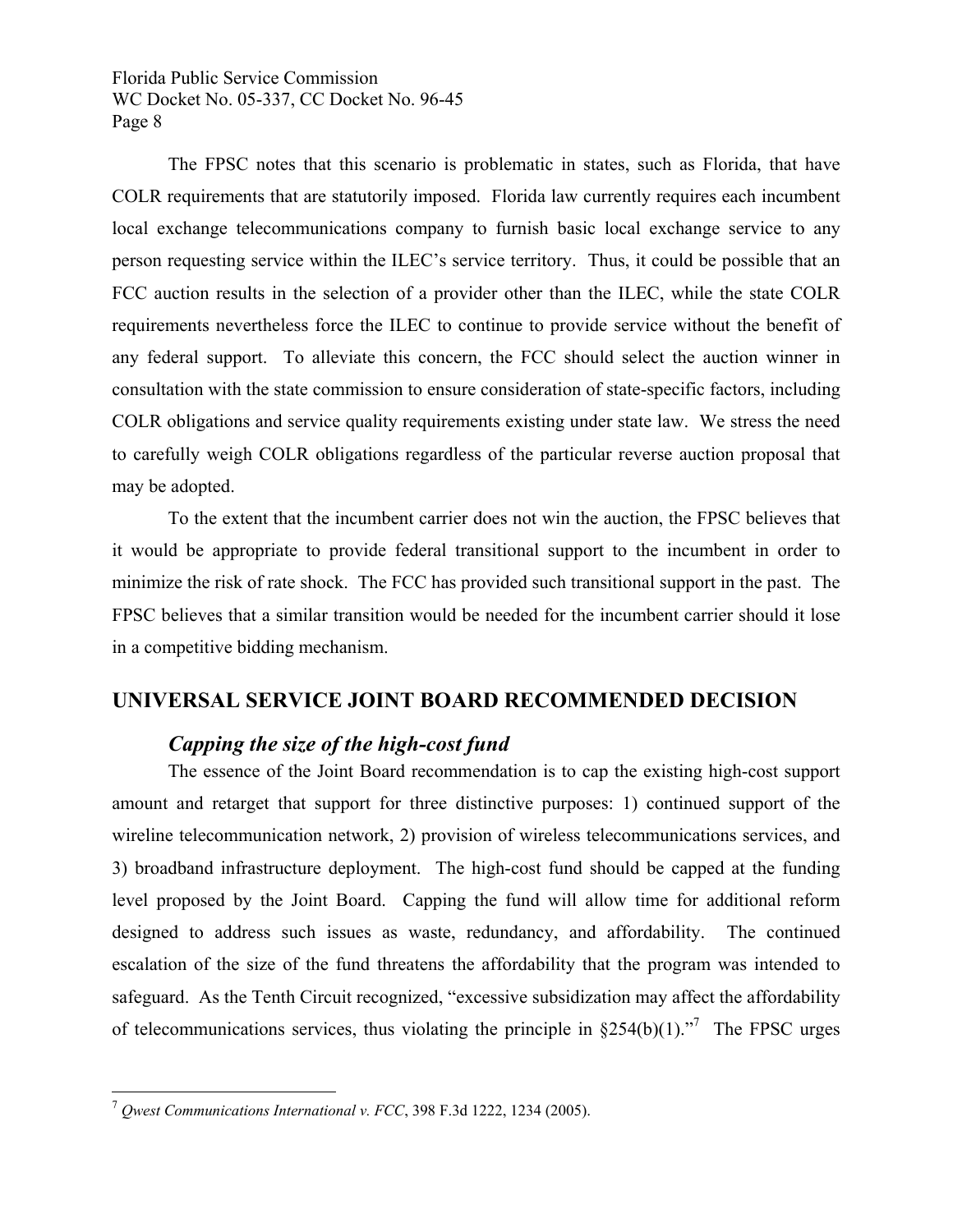the FCC to take action quickly and cap the high-cost fund in order to limit further excessive growth.

## *Expanding the definition of supported services*

 In prior comments before the FCC, the FPSC has expressly opposed expanding the definition of supported services to include broadband. To date, there has been no determination by the FCC that either wireless service or broadband access satisfies the statutory requirements to be deemed "supported services" eligible for universal service funding. In prior comments, the FPSC has enumerated why we believe that these conditions have not been met.

 The market has addressed broadband deployment in large part without the need of another funding mechanism. Other universal service programs, such as the Schools and Libraries program, and the Rural Healthcare program, have done well to meet the requirement found within Telecommunications Act to provide "access to advanced telecommunications and information services . . . in all regions of the Nation."<sup>8</sup> Such support has been further augmented by Rural Utilities Service low interest loans and grants. Data on the adoption rate of broadband from the Pew Internet & American Life Project indicate that the percentage of households that subscribe to broadband has increased five percentage points from early 2006, but represents only 47% of all households. Hence, it does not satisfy the "substantial majority" criterion enumerated within the Act.

 Currently, wireless carriers can and do receive support from both the high-cost and lowincome universal service programs. Their eligibility to become an ETC and receive such support is not because their service is wireless, but because their service is able to meet the existing definition of supported services. Given the vast amount of wireless network deployment that has already occurred, much of which without receiving universal service support, the FPSC questions if expanding the definition now is advisable given the size and the growth in the highcost fund.

 Nevertheless, the FPSC's opposition to expanding the definition of supported services to include broadband could be tempered with the adoption of an overall fund cap in conjunction with the other reforms noted in our comments. However, support should not be perceived as a

 8 47 U.S.C. § 254(b)(2)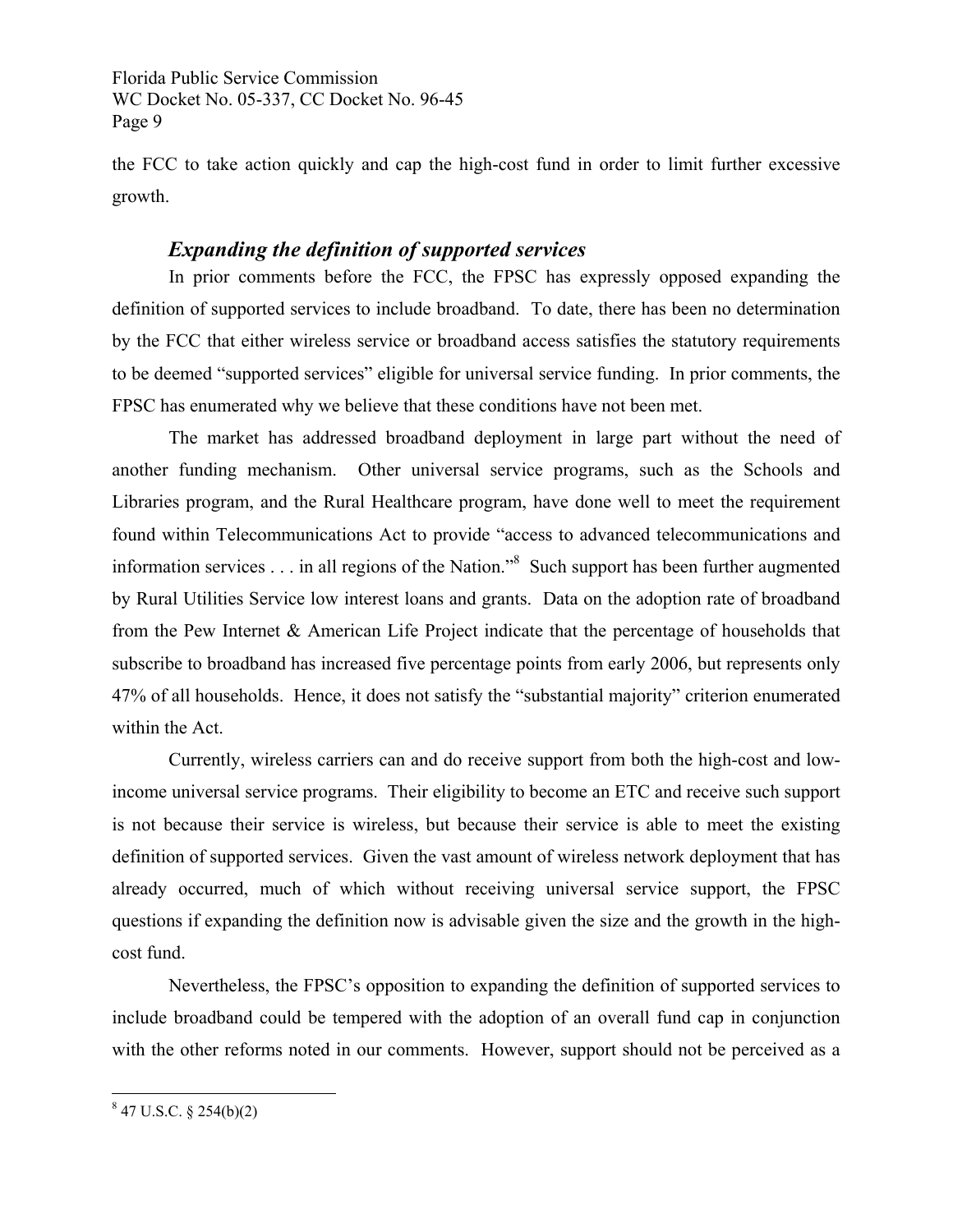source of long-term recurring entitlement. To the extent that the FCC moves forward to expand the definition of supported services to include broadband and mobility services, the FPSC believes that such funds should only be used to deploy network facilities in unserved areas. Without a cap, the FPSC is concerned that expanding the definition of supported services would cause the size of the fund to increase significantly, at the expense of consumers.

#### *Separate auctions for wireline, wireless, and broadband services*

 The FPSC is concerned that attempting separate auctions for each new category of supported service (e.g., wireline, wireless, and broadband) would likely limit the number of participants in each auction. This could result in areas where viable auctions are not possible or result in higher than expected bids due to a relative shortage of bidders. This may be more problematic relating to the broadband and wireline auctions than in wireless auctions, given the number of existing wireless CETCs that are already providing service in the same area.

## **CONCLUSION**

 The FPSC supports the FCC's tentative conclusion to base the amount of federal highcost support available to carriers on their own costs, and not on the costs of another carrier. We believe that discontinuing the eligibility of CETCs to receive any support from IAS, ICLS, and LSS would be consistent with this position. These rules would continue to be competitively neutral because basing the support on a high-cost carrier's network results in a revenue windfall for the second carrier, at the expense of consumers nationwide.

 Should the FCC elect to implement a reverse auction process as a part of its ongoing reform of high-cost support distribution, the FPSC urges the FCC to limit the initial rounds to those wire centers that have characteristics that would lend themselves to a successful auction. In such areas, state COLR requirements may force incumbent carriers to continue to provide COLR services, even without support. The FPSC urges the FCC to work with states to minimize any potential conflicts in jurisdiction and to allow a transition period for ILECs who may lose support via the auction process.

 The FPSC agrees with the recommendation of the Joint Board to cap the size of the highcost fund. Capping the fund will allow time for additional reform designed to address such